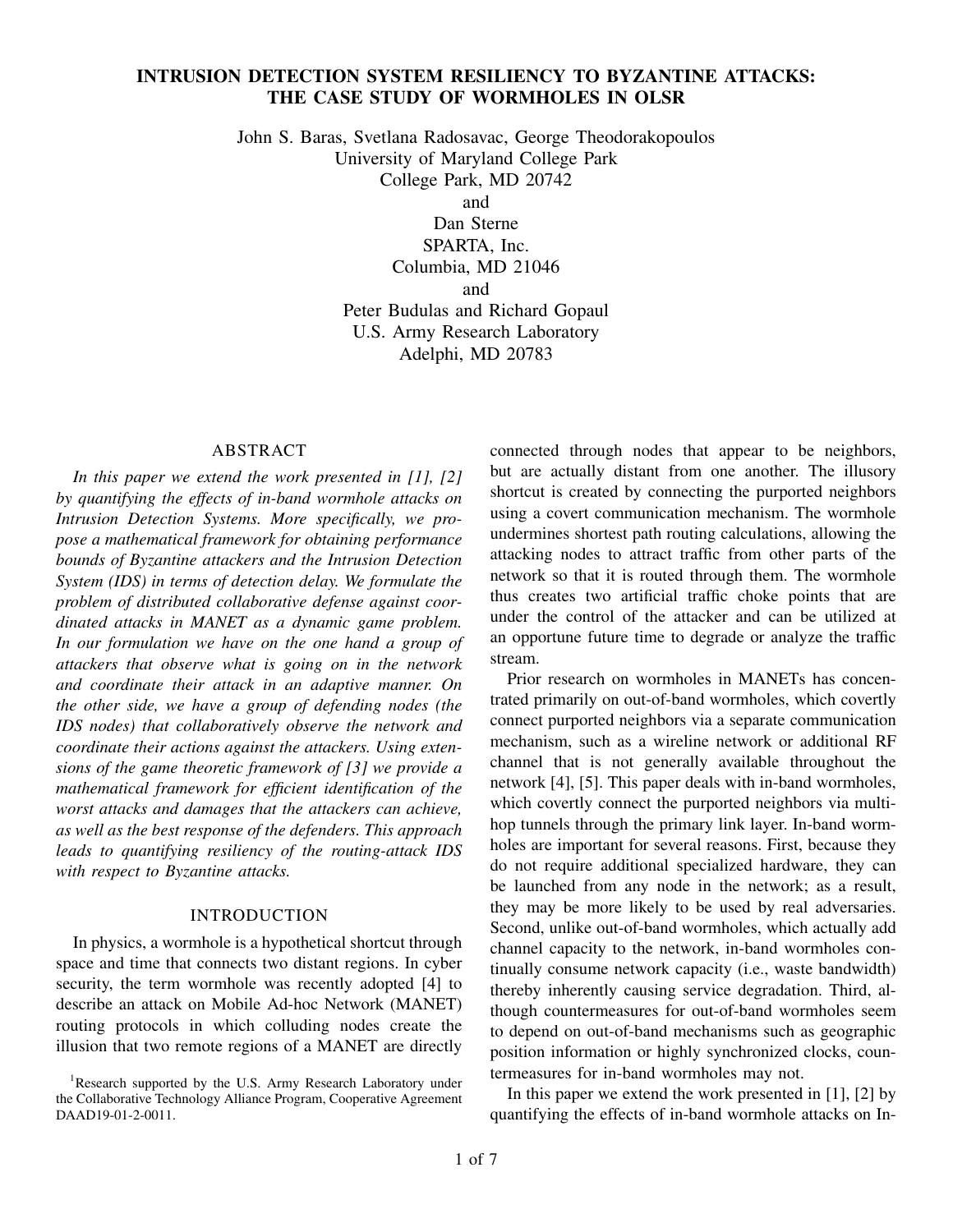trusion Detection Systems. More specifically, we propose a mathematical framework for obtaining performance bounds of Byzantine attackers and the IDS in terms of detection delay. We formulate the problem of distributed collaborative defense against coordinated attacks in MANET as a dynamic game problem. In our formulation we have on the one hand a group of attackers that observe what is going on in the network and coordinate their attack in an adaptive manner. On the other side, we have a group of defending nodes (the IDS nodes) that collaboratively observe the network and coordinate their actions against the attackers. Using the game theoretic framework [3] we will identify worst attacks and damages that the attackers can achieve, as well as the best response of the defenders. This approach leads to quantifying resiliency of the routingattack IDS with respect to Byzantine attacks. Due to the nature of wireless networks, where no notion of trust can be assumed, we propose a voting mechanism for ensuring robustness of our detection scheme.

### IN-BAND WORMHOLE PHENOMENON

An adversary launching a wormhole attack may have multiple objectives. By attracting traffic that would not ordinarily flow through nodes controlled by the adversary, the wormhole creates artificial traffic choke points that can be utilized at an opportune future time, e.g., to delay, damage, discard, or misroute packets. The choke points also increase opportunities to analyze network traffic flows and eavesdrop on any unprotected packet contents. In addition, unlike out-of-band wormholes, which actually improve the efficiency of the network by adding capacity, in-band wormholes impose continuing costs, even while "dormant". This is because packets drawn into the inband wormhole are not routed along the shortest path. They instead take unnecessarily long routes through a covert tunnel, consuming network bandwidth (which may be scarce) and delaying packet arrivals, while increasing the likelihood of bit errors and congestion. MANET routing protocols are vulnerable to wormhole attacks [4], [6]. In OLSR, a proactive link state routing protocol for MANETs, the status of 1-hop links is gathered through the exchange of OLSR HELLO messages among 1-hop neighbors. Topology Control (TC) messages are then used to propagate link-state information to all other nodes. From this information, nodes formulate next-hop routing decisions based on the shortest-path computations using symmetric links.

The attacker creates the wormhole illusion by forwarding OLSR control messages (e.g., HELLO and TC messages) between remote nodes through a wormhole tunnel, or more simply, the two remote colluding nodes can falsely



Fig. 1. In-band wormhole collapse

advertise a 1-hop symmetric link between them without exchanging OLSR control messages. The false link information is propagated to other nodes across the network via the broadcast of TC messages, broadening the impact of the false information. The result is the creation of two routing "black holes", one at each endpoint of the tunnel. Other packets are then attracted by each black holes "gravity" and are forwarded by the attackers through the tunnel, creating the wormhole. An in-band wormhole can fall victim to its own success, as the disruption in network routing caused by the attack can also affect the routing of tunneled wormhole traffic, causing the wormhole to collapse upon itself. An in-band wormhole collapses when its tunnel endpoints cannot continue to forward control messages between remote network regions. Fig. 1 shows the collapse of the in-band wormhole tunnel. In this example, attackers 180 and 183 establish an in-band wormhole by forwarding and rebroadcasting the OLSR control messages from nodes 189 and 186 creating the illusion that nodes 189 and 186 are 1-hop neighbors. TC message broadcasts propagate the false link information beyond 1 hop. The result affects the shortest path routing computations of other nodes in the wormhole path, such as node 178. Normally, wormhole traffic should be tunneled between attackers 180 and 183. However, node 178 computes the shortest path for traffic to node 183 as going back through node 180. As a result, the wormhole collapses upon itself.

One way to avoid tunnel collapse is by using one or more additional colluding nodes along the tunnel path as application layer relays. For example, if node 185 in Fig. 1 were a colluding node, node 180 would address tunneled traffic to 185 rather than 183. As a result, when node 178 attempted to forward tunneled traffic to its (now closer) destination, it would determine that 179 should be the next hop, rather than 180, thereby avoiding the routing loopback and consequent tunnel collapse. When the tunneled traffic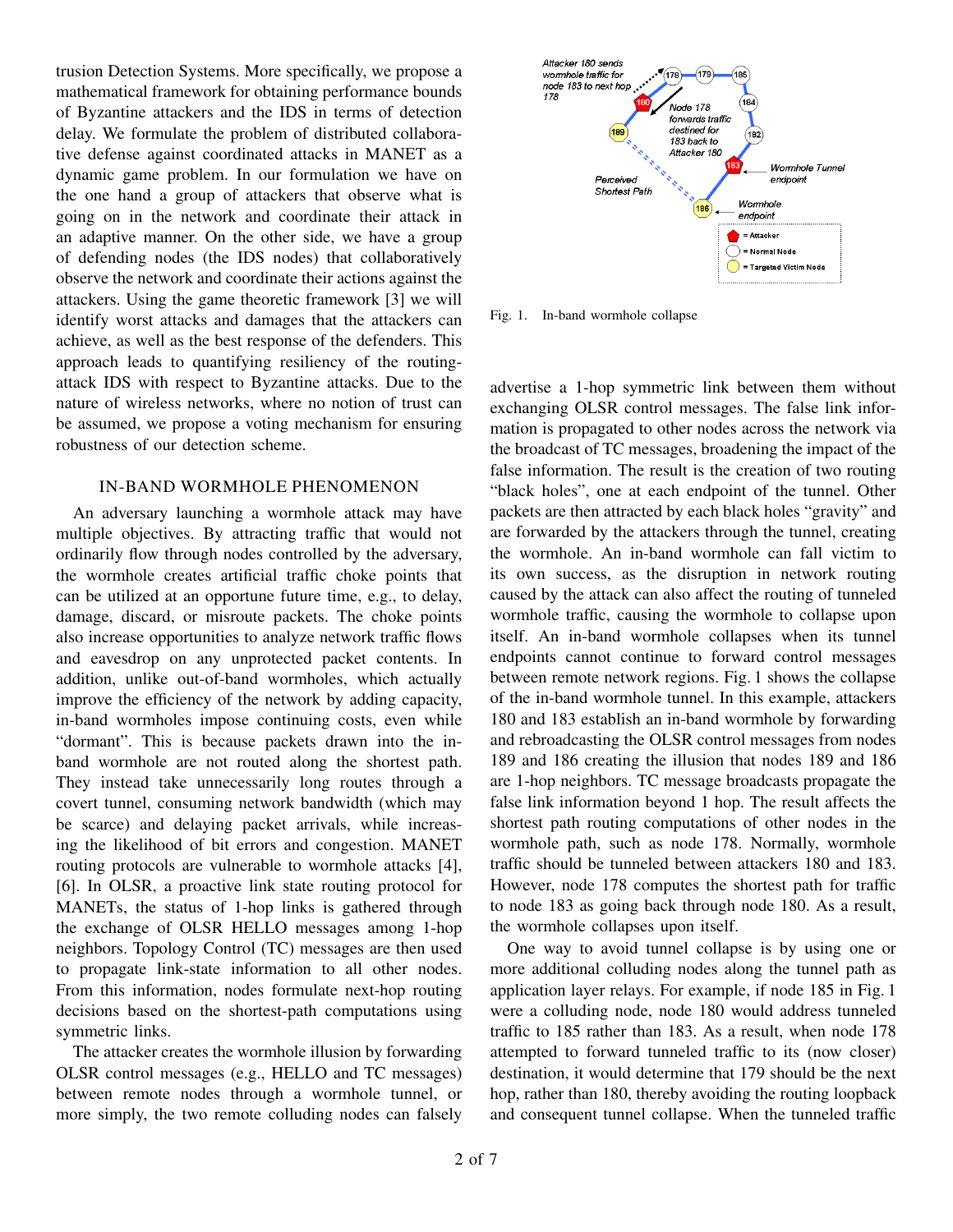arrived at node 185, it would readdress the packets to the tunnel endpoint, node 183.

# **MOTIVATION**

As it has been pointed out, in-band wormholes represent a significant threat to the functionality of wireless networks due to the fact that packets drawn into the in-band wormhole are not routed through the advertised shortest path. Consequently, if no detection mechanism is present, it's in the interest of the adversaries to create longer tunnels and cause greater delays in the network. On the other hand, if a detection mechanism is present, the adversary faces a tradeoff. If he decides to create a long tunnel, he causes greater damage to the network, but on the other hand, the risk of detection increases. We now see that the most suitable approach to this problem is utilization of game-theoretic tools.

On the other hand, the IDS needs to choose a detection test that enables misbehavior detection with minimum delay (on-line detection is desirable). This gives rise to the sequential detection problem. A sequential decision rule consists of a stopping time, which indicates when to stop observing, and a final decision rule that indicates which hypothesis (i.e, occurrence or not of misbehavior) should be selected. A sequential decision rule is efficient if it can provide reliable decision as fast as possible. It has been shown by Wald [7] that the decision rule that minimizes the expected number of required observations to reach a decision over all sequential and non-sequential decision rules is the Sequential Probability Ratio Test (SPRT).

The basic feature of attack and misbehavior strategies is that they are entirely unpredictable. In the presence of such uncertainty, it is meaningful to seek models and decision rules that are robust, namely they perform well for a wide range of uncertainty conditions. One useful design philosophy is to apply a min-max formulation and identify the rule that optimizes worst-case performance over the class of allowed uncertainty conditions.

In a wireless network, information about the behavior of nodes can become readily available to immediate neighbors through direct observation measurements. If these measurements are compared with their counterparts for normal protocol operation, it is then contingent upon the detection rule to decide whether the protocol is normally executed or not. A min-max formulation translates to finding the detection rule with the minimum required number of observations to reach a decision for the worst instance of misbehavior. Clearly, such a scheme would guarantee a minimum level of performance which is the best minimum level possible over all classes of attacks.

The nature of wireless networks does not assume existence of trust mechanisms, i.e. each protocol participant is equally likely to be good or bad. The approach proposed in [1], [2] suggests a mechanism based on voting by majority rule. If the voting is implemented by majority rule, all votes are treated equally, which makes it clear what the attackers strategy should be: They should always vote the opposite of the truth. In other words, whether they are seen to be outliers in the voting process or not, there is no difference. They can attempt to swing the vote without any fear of repercussions. As a consequence, whenever the malicious voters happen to be in the majority, they would definitely win the vote.

Motivated by this observation, we extend the voting model with a mechanism to punish users who often vote in the minority, and reward those often in the majority by reducing or increasing the weight of their votes, respectively. Assuming that the legitimate users are in general, but not always, the majority of the voters, they will be rewarded more often than the malicious ones. So, even if many malicious voters happen to be in a neighborhood, they will not necessarily outvote the legitimate users.

# MIN-MAX ROBUST MISBEHAVIOR DETECTION

In this section we present our approach for misbehavior detection in the presence of a single wormhole in the OLSR routing protocol.

#### *Problem motivation and sequential detection*

The basis of our proposed detection scheme is a sequential detection test that is implemented at an observer node. The objective of the detection test is to derive a decision as to whether or not a misbehavior occurs as fast as possible (with the least possible number of observation samples).

The probability of false alarm  $P_{FA}$  and the probability of missed detection  $P_M$  constitute inherent tradeoffs in a detection scheme, in the sense that a faster decision unavoidably leads to higher values of these probabilities while lower values are attained with the expense of detection delay. For given values of  $P_{FA}$  and  $P_M$ , the detection test that minimizes average number of required observations (and thus the average delay) to reach a decision among all sequential and non-sequential tests for which  $P_{FA}$  and  $P_M$  do not exceed the predefined values above is Wald's Sequential Probability Ratio Test (SPRT) [7]. When SPRT is used for sequential testing between two hypotheses concerning two probability distributions SPRT is optimal in that sense as well [3].

SPRT collects observations until significant evidence in favor of one of the two hypotheses is accumulated. After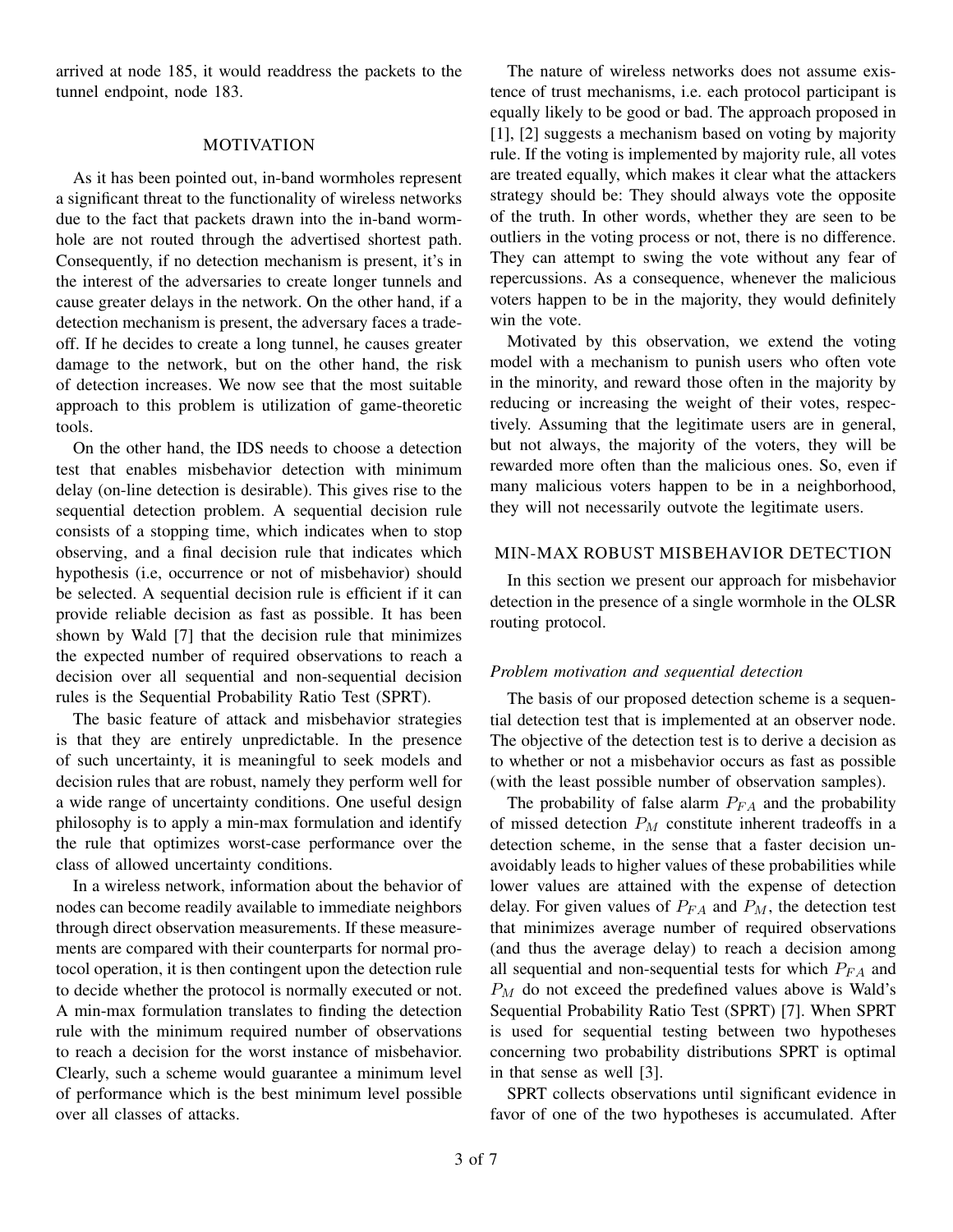each observation at the  $k$ -th stage, we choose between the following options: accept one or the other hypothesis and stop collecting observations, or defer decision for the moment and obtain observation  $k+1$ . In SPRT, there exist two thresholds  $a$  and  $b$  that aid the decision. The figure of merit at each step is the logarithm of the likelihood ratio of the accumulated sample vector until that stage. For the case of testing between hypotheses  $H_0$  and  $H_1$ that involve continuous probability density functions  $f_0$ and  $f_1$ , the logarithm of likelihood ratio at stage  $k$  with accumulated samples  $x_1, \ldots, x_k$  is

$$
S_k = \ln \frac{f_1(x_1, \dots, x_k)}{f_0(x_1, \dots, x_k)},
$$
\n(1)

where  $f_i(x_1, \ldots, x_k)$  is the joint probability density function of data  $(x_1, \ldots, x_k)$  based on hypothesis  $H_i$ ,  $i = 0, 1$ . If the observation samples are statistically independent

$$
S_k = \sum_{j=1}^k \Lambda_j = \sum_{j=1}^k \ln \frac{f_1(x_j)}{f_0(x_j)},
$$
 (2)

with  $f_i(\cdot)$  the probability density function of hypothesis  $H_i$ ,  $i = 0, 1$ . The decision is made based on the following criteria. If  $S_k \ge a$ ,  $H_1$  is accepted. If  $S_k < b$ ,  $H_0$  is accepted. Otherwise, if  $b \leq S_k < a$  the decision making is postponed until another observation sample is collected. Thresholds a and b depend on the specified values of  $P_{FA}$ and  $P_M$ .

We can now see that the main idea of our approach is to place emphasis on the class of attacks that incur larger gain for the attacker (attacks that have the most devastating effect on the network performance). Besides, if we assume that the detection of an attack is followed by communication of the attack event further in the network so as to launch a network response, it would be inefficient for the algorithm to consider less significant attacks and initiate responses for them. Instead, it is meaningful for the detection system to focus on countering the most significant attacks.

# *Min-max robust detection approach : Definition of uncertainty class*

Previously, we stressed the sequential nature of our approach and the implicit need to consider most significant attacks. The approach should also cope with the encountered (statistically) uncertain operational environment of a wireless network, namely the random nature of protocols and the unpredictable misbehavior or attack instances. Hence, it is desirable to rely on robust detection rules that would perform well regardless of uncertain conditions. In this work, we adopt the minimax robust detection approach where the goal is to optimize performance for the worstcase instance of uncertainty. More specifically, the goal is to identify the least favorable operating point of a system in the presence of uncertainty and subsequently find the strategy that optimizes system performance when operating at that point. In our case, the least favorable operating point corresponds to the worst-case instance of an attack and the optimal strategy amounts to the optimal detection rule. System performance is measured in terms of number of required observation samples to derive a decision.

A basic notion in minimax approaches is that of a saddle point. A strategy (detection rule)  $d^*$  and an operating point (attack)  $f^*$  in the uncertainty class form a saddle point if:

- 1) For the attack  $f^*$ , any detection rule  $d$  other than  $d^*$  has worse performance. Namely  $d^*$  is the optimal detection rule for attack  $f^*$  in terms of the minimum number of required observations.
- 2) For the detection rule  $d^*$ , any attack f other than  $f^*$ gives better performance. Namely, detection rule  $d^*$ has its worst performance for attack  $f^*$ .

Implicit in the minimax approach is the assumption that the attacker has full knowledge of the employed detection rule. Thus, it can create a misbehavior strategy that maximizes the number of required samples for misbehavior detection delaying the detection as much as possible. Therefore, our approach refers to the case of an intelligent attacker that can adapt its misbehavior policy so as to avoid detection. One issue that needs to be clarified is the structure of this attack strategy. Subsequently, by deriving the detection rule and the performance for that case, we can obtain an upper bound on performance over all possible attacks.

# *Minimax robust detection approach: Derivation of the worst-case attack*

The objective of a detection rule is to minimize the number of the required observation samples  $N$  so as to derive a decision regarding the existence or not of misbehavior. The performance of a detection scheme is quantified by the average number of samples  $\mathbb{E}[N]$  needed until a decision is reached, where the average is taken with respect to the distribution of the observations. This number is a function of the adopted decision rule  $d$  and the attack p.d.f  $f$ , that is

$$
\mathbb{E}[N] = \phi(d, f). \tag{3}
$$

Let  $D$  denote the class of all (sequential and nonsequential) statistical hypothesis tests for which the false alarm and missed detection probabilities do not exceed some specified levels  $P_{FA}$  and  $P_M$  respectively. In the context of the min-max robust detection framework, the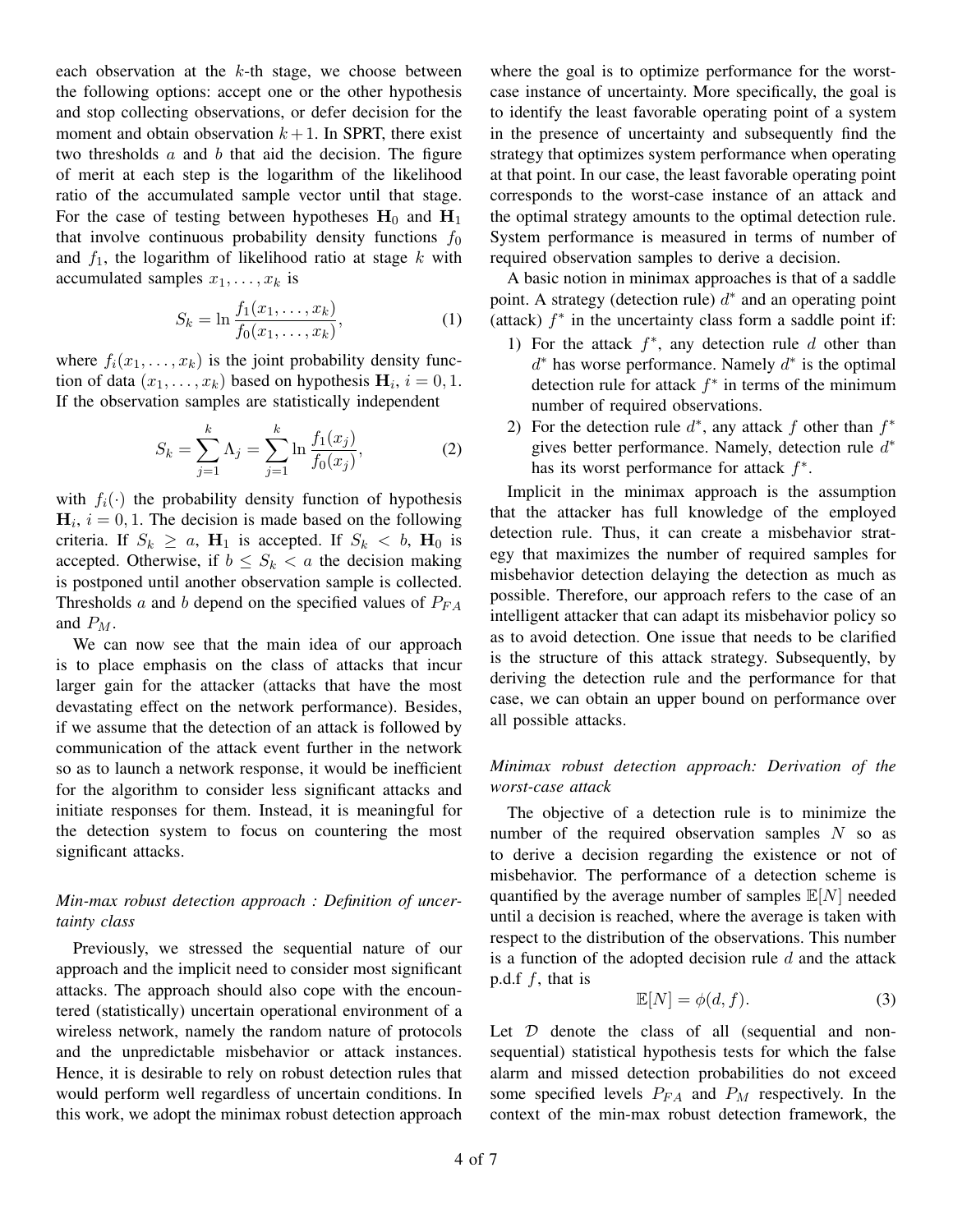problem is to optimize performance in the presence of a worst-case attack, that is find

$$
\mathbb{E}[N]^* = \min_{d \in \mathcal{D}} \max_{f \in \mathcal{F}_{\epsilon}} \phi(d, f), \qquad (4)
$$

assuming that finite number of samples are needed (otherwise the "min-max" notation should change to "inf-sup"). We proceed to a formal definition of a saddle point.

*Definition 1:* A pair  $(d^*, f^*)$  is called a saddle point of the function  $\phi$  if

$$
\phi(d^*, f) \le \phi(d^*, f^*) \le \phi(d, f^*) \,\,\forall d \in \mathcal{D}, \,\,\forall f \in \mathcal{F}_{\epsilon}.\tag{5}
$$

A saddle point  $(d^*, f^*)$  of  $\phi$  consists of a detection test  $d^*$  and an attack distribution  $f^*$ . Equation (5) is a formal statement of properties 1 and 2 that were mentioned in the previous section. In order to facilitate solution of problem (4), we find the saddle point of  $\phi$ . First, recall that the optimal detection test in the sense of minimizing expected number of samples needed for detection is SPRT. This means that SPRT is the test  $d^* \in \mathcal{D}$ , such that for a fixed (but unknown) attack f we have  $\phi(d^*, f) \leq \phi(d, f)$  for all other tests  $d \in \mathcal{D}$ . The inequality above also holds for  $f = f^*$ , and hence the second inequality in (5) has been established.

We now prove the first inequality. Assuming that SPRT is used, we seek an attack distribution  $f^*$  such that  $\phi(d^*, f^*) \geq \phi(d^*, f)$  for all other attacks  $f \in \mathcal{F}_{\epsilon}$ . In order to find  $f^*$ , we need an expression for the required average sample number (ASN)  $\mathbb{E}[S_N]$  of SPRT. From Wald's identity [7] and [3] the following expression for  $\mathbb{E}[S_N]$  is obtained:

$$
\mathbb{E}[N] = \frac{\mathbb{E}[S_N]}{\mathbb{E}[\Lambda]} = \frac{aP_D + b(1 - P_D)}{\mathbb{E}\left[\ln \frac{f(X)}{f_0(X)}\right]}
$$
(6)

where  $a$  and  $b$  are the thresholds of SPRT,  $a =$  $\ln \frac{1-P_M}{P_{FA}}$  and  $b = \ln \frac{P_M}{1-P_{FA}}$  and  $f_0(x)$  denotes the distribution of normal operation and the expectation of denominator is with respect to the unknown attack distribution  $f$ . Since  $aP_D + b(1-P_D)$  is a constant for the given IDS, the problem of finding the attack that maximizes the required number of observations reduces to the problem:

$$
\min_{f} \int f(x) \ln \frac{f(x)}{f_0(x)} dx \tag{7}
$$

subject to the constraints,

$$
\int f(x)dx = 1 \text{ and } \int xf(x)dx \le M. \tag{8}
$$

The first constraint exists since  $f$  is a pdf and the second one is because  $f \in \mathcal{F}_M$ . By applying the Karush-Kuhn-Tucker (KKT) conditions, we find that the function  $f^*$  has the form

$$
f^*(x) = f_0(x)e^{-\lambda - 1}e^{-\mu x}, \ \mu > 0,
$$
 (9)

where  $\lambda$  and  $\mu$  are the Lagrange multipliers that correspond to the constraints.

Interestingly, the result above shows that the worst-case attack distribution  $f^*$  in terms of maximizing number of required samples has exponential density. Since  $\phi(d^*, f^*) \geq$  $\phi(d^*, f)$  for all  $f \in \mathcal{F}_M$ , we proved the left inequality in (5). We have now shown that the pair  $(d^*, f^*)$ , where  $d^*$ is SPRT and  $f^*(x)$  is the exponential density constitute a saddle point of  $\phi$ . This means that the so-called min-max equality holds and we can interchange the order of min and sup in the optimization problem above [8]. Then, the problem

$$
\max_{f \in \mathcal{F}_{\epsilon}} \min_{d \in \mathcal{D}} \phi(d, f) \tag{10}
$$

has the same solution with (4). As a side remark, note that the derived exponential pdf has maximum differential entropy over all pdf's in the class  $\mathcal{F}_M$ . This result is expected since the adversary's goal is to maximize the uncertainty under given settings so as to prolong detection.

### *Application for detection of wormholes*

In OLSR, or any other routing protocol, the distributions of hop count or end-to-end delay during the legitimate protocol operation are not known a priori. In order to be able to apply the proposed framework, we need to empirically estimate the legitimate hop count and corresponding endto-end delay distributions in the setting when no adversary is present. It is important to emphasize that the obtained distributions are not universal, i.e. they need to be obtained separately for each network. Furthermore, if significant topology changes happen after a certain period of time, a new legitimate distribution needs to be obtained. For now we assume that no significant topology and traffic changes occur in a pre-specified time interval. In addition to that, we assume the existence of a central authority that constantly monitors the network and decides whether a new legitimate distribution needs to be obtained. In order to illustrate the proposed detection mechanism we refer to Fig. 2. In this scenario, nodes  $A$  and  $D$  are chosen as monitoring nodes that obtain the end-to-end delay distributions (and perform the SPRT) and ensure the fairness of the voting process. We assume that an intelligent attacker avoids the brute force strategy. The initial problem formulation in [2] assumed that the adversaries randomly choose the tunnel length (in this case B-E-F-G-C) although the advertised length is always 1 hop (B-C). SPRT detects this type of misbehavior very efficiently due to the fact that nodes A and D observe significant difference in end-to-end delay in the presence of the wormhole. We then assume that the adversary plays a game with the detection system. The adversary's goal is to maximize his gain, i.e. to attract as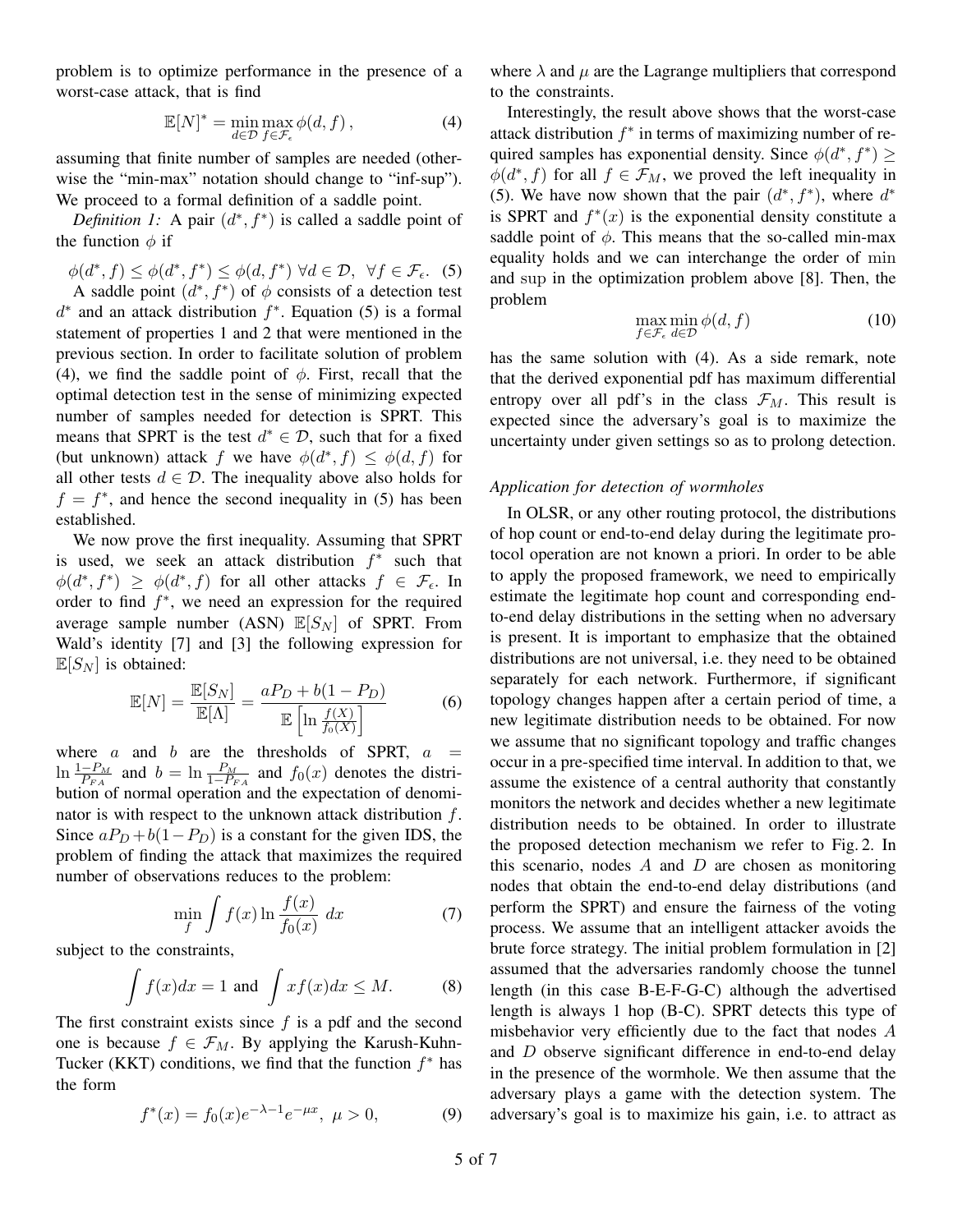

Fig. 2. Example of an in-band wormhole

much traffic as possible, which is done by advertising the shortest route and then creating long wormhole tunnels in order to cause significant performance degradation in the network. On the other hand, he wants to avoid detection for as long as possible in the light of the min-max robust approach. For that reason the adversary may delay creation of the wormhole for a certain period of time until he is able to form a tunnel of desirable length. In our case, we performed a simple experiment, where the monitoring nodes expected end-to-end delay that corresponded to 3 hops (monitoring node 1 - wormhole start point - wormhole end point - monitoring node 2). Instead the adversary created a 12-hop tunnel. Consequently, the corresponding end-toend delay distributions for legitimate protocol operation (3 hops) and adversarial setting (12 hops) were significantly different, which resulted in SPRT detection after only 1 sample. Hence, the adversary may want to wait until he is able to create a tunnel that is, for example, 3-hops long. In this setting, the adversary gains in terms of delayed detection, but loses in terms of attracted traffic and duration of the attack (since the wormhole of optimal length may not always be created).

Due to the nature of collaborative attacks, the detection of Byzantine attacks needs to be performed in a distributed manner. We assume that the central authority decides on a set of nodes that are used for monitoring and detection. All chosen nodes perform the SPRT as the measurements are obtained and detect changes in end-to-end delay between them (and hop count). The outcomes of these tests are reports on the status of the network, that is, whether a wormhole has been detected or not. If a wormhole is detected, the report includes the other endpoint of the path which is affected by the wormhole. These reports are sent to a global or regional center, which can then perform correlation analysis between the reports in order to localize the wormhole. For example, if the paths between all the endpoints that report a wormhole share an edge, then that edge is likely to be a wormhole.

## VOTING

#### *The Model*

We assume that time is discrete, and progresses in rounds. At each round, a wormhole either exists or not. Good and Bad users are required to vote on the existence or otherwise of a wormhole. A vote can be either "T" (truth) or "L" (lie), according to whether the user reports truthfully or not. The vote of user  $i$  at round  $n$  is denoted by  $x_i^n$ . With each user, a trust value  $t_i$  is associated, which is the weight that its vote carries.

We focus on voting for a single link. Voting can be done independently for multiple links. However, coupling may occur through the trust values (which are bound to a specific user, for all the links that he is voting on).

After all eligible users vote on the link (eligibility is determined through the 3-hop path requirement [2]), the outcome is decided by the procedure outlined by finding independent paths, and weighing the votes by the trust values. The result of the *n*-th round vote, "P" or "N", is denoted by  $X^n$ . If  $x_i^n = X^n$ , then  $t_i$  is increased, otherwise it is decreased.

The payoffs of the Bad users are as follows: They receive  $M > 0$  if the decision of the intrusion detection system is false (either false positive or false negative), and  $-M$  if the decision is correct. This can change if they gain more from hiding a wormhole than from successful false accusation of Good users (or vice versa).

We assume that the Good users always vote correctly. This assumption depends on the "first layer" detection algorithm, the output of which could, in principle, be erroneous. So, in future work we could lift this assumption. Since the Good users always vote correctly, there is a total quantity of trust that is placed on the correct decision. The Bad users do not know this total trust; they only have an estimate of it, in the form of a probability distribution function, and it is changing at each round. Also, the Bad users do not know how many more chances they will have to vote, that is, how much longer the network will keep operating. For this reason the current payoffs are more important than payoffs expected in the future.

The Bad users' dilemma is between risking voting against a large sum of trust values versus waiting for future rounds when it may be more convenient to try and swing the vote. If they vote against a large sum of trust values and lose, their own trust value will decrease, so the situation may be worse for the Bad users next round. So, initially, they will probably want to build up trust and use it when the circumstances are more favorable.